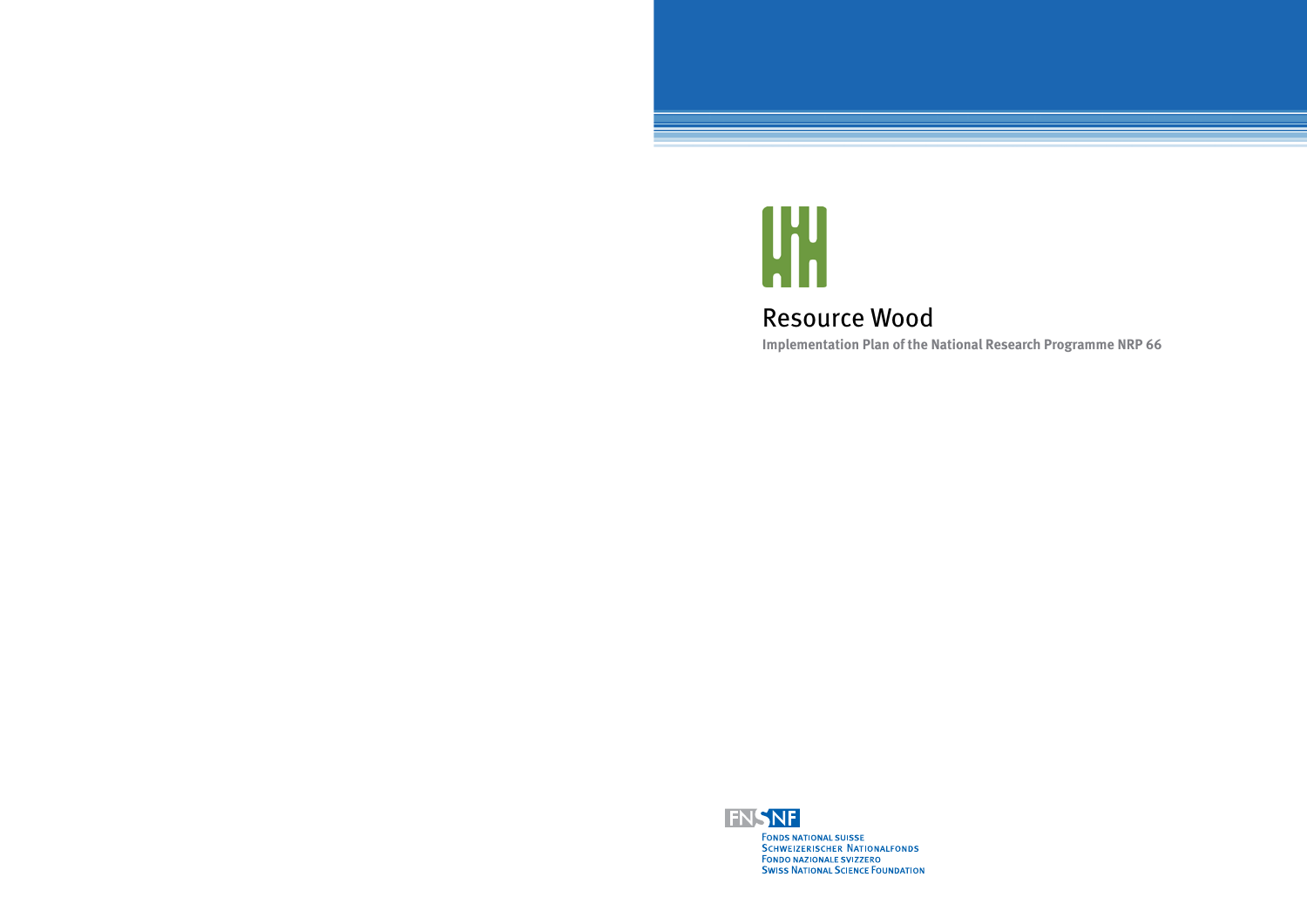#### **Swiss National Science Foundation**

Wildhainweg 3 P.O. Box 8232 CH–3001 Berne

Telephone +41 (0)31 308 22 22 Facsimile +41 (0)31 305 29 70

E-mail nfp66@snf.ch

www.snf.ch www.nrp66.ch

# **Content**

| 1.  | Summary                                                                | 5  |
|-----|------------------------------------------------------------------------|----|
| 2.  | <b>Introduction</b>                                                    | 6  |
| 2.1 | A holistic assessment of an attractive resource                        | 6  |
| 2.2 | National and international research environment                        | 7  |
| 3.  | Goals of the research programme                                        | 9  |
| 4.  | Main research topics                                                   | 11 |
| 4.1 | Economic aspects                                                       | 11 |
|     | Module 1: Raw wood - supply, policies and<br>processes of provisioning | 12 |
| 4.2 | Wood as a key component of modern materials and as fuel                | 12 |
|     | Module 2: Wood as a raw material for useful chemical substances        | 12 |
|     | Module 3: Wood as a source of energy                                   | 13 |
|     | Module 4: Wood as a material for components                            | 13 |
|     | Module 5: Wood-based structures and buildings                          | 14 |
| 4.3 | Life-cycle optimisation                                                | 14 |
|     | Module 6: Life-cycle assessment of wood-based material flows           | 14 |
| 5.  | Practical significance and target audience                             | 15 |
| 6.  | <b>Programme flow</b>                                                  | 15 |
| 7.  | Submission procedure and project selection                             | 16 |
| 7.1 | Pre-proposals                                                          | 16 |
| 7.2 | Full proposals                                                         | 18 |
| 7.3 | Selection criteria                                                     | 18 |
| 7.4 | Schedule and budget                                                    | 19 |
| 7.5 | Contact information                                                    | 19 |
| 8.  | Actors                                                                 | 20 |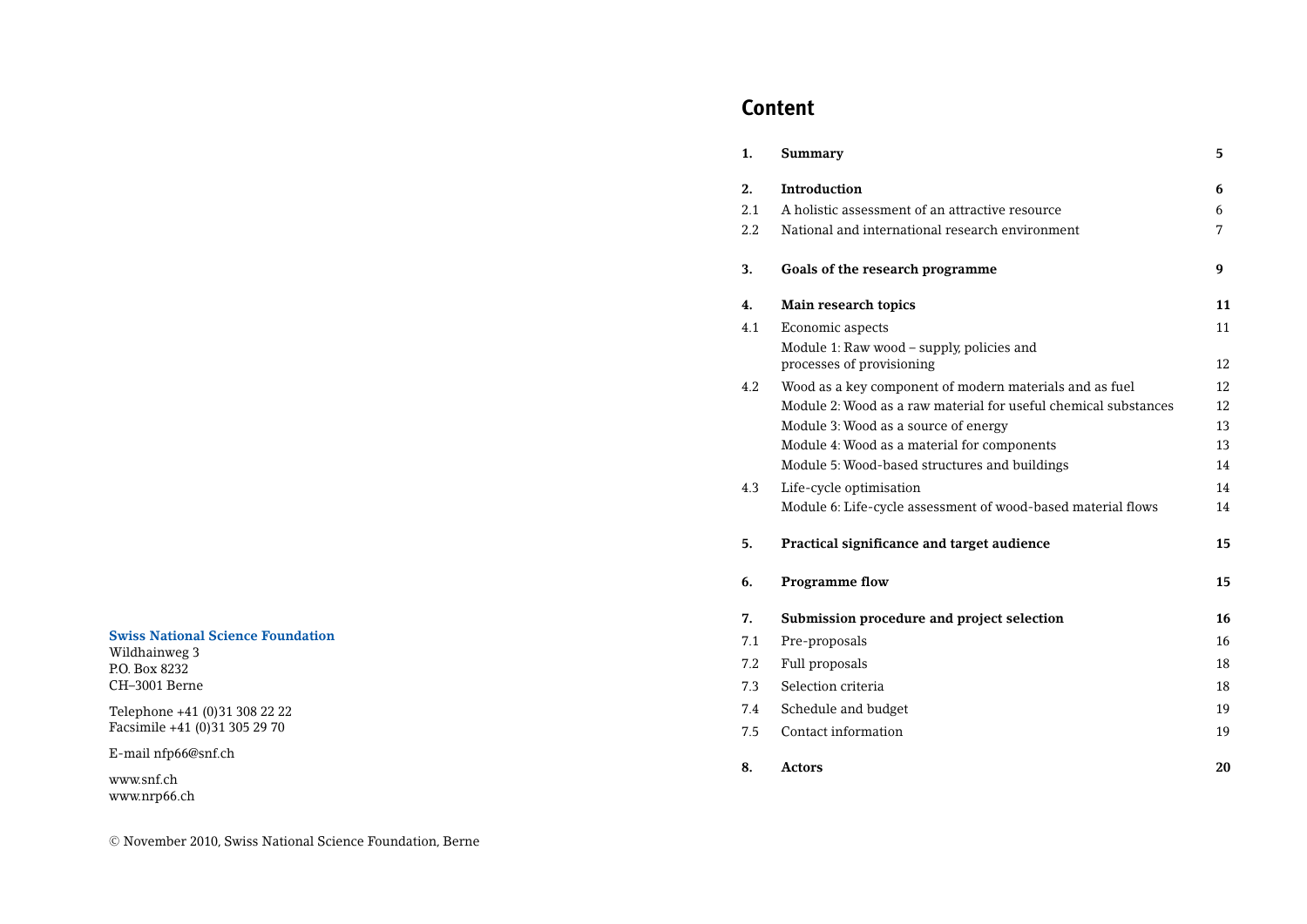**What are National Research Programmes (NRP)?**

The research carried out by National Research Programmes consists of targeted research that contributes to the solution of contemporary problems of national importance. Under the provisions of Article 6, paragraph 2, of the Federal Act on Research of 7 October 1983 (as of 1 March 2010) the Federal Council selects the topics and foci to be researched in NRPs and mandates full responsibility for implementing the programmes to the Swiss National Science Foundation (SNSF, Division IV).

Article 4 of the Federal Ordinance on the Federal Act on Research of 10 June 1985 (as of 1 January 2009) describes the purposes and contents of NRPs as follows:

<sup>"1</sup> National Research Programmes are a means to direct and support coor*dinated research projects that have a common goal. Where needed, National Research Programmes should strengthen scientific research capacities.* 

*2 Topics of research are generally appropriate for National Research Programmes if:*

*a. scientific research on the problem is of national importance;* 

*b. Swiss research can make a signifi cant contribution to the resolution of the problem;*

- *c. solutions require research contributions from multiple disciplines;*
- *d. the research goals cannot be met exclusively through basic research, through*  research within a specific section of the administration, or through industri*al applications research;*
- *e. research on the problem can be expected to produce research results that have practical applications within a fi ve-year time period.*

*3 The following criteria should be taken into consideration in setting forth the topics of National Research Programmes:* 

- *a. the programmes can provide the scientific basis for decision-making by government and the administration;*
- *b. the programmes can be conducted with international collaboration and are also of great interest to Switzerland."*

# **1. Summary**

The aim of the National Research Programme "Resource Wood" (NRP 66) is the optimised management of wood as a resource across the complete cycle considering ecological, economical and social criteria. Relevant to this NRP are innovative technologies for material and energetic use of wood as well as future market developments. As a result of new research, strategies and technologies, a smarter use of wood as a resource is envisaged

Within this NRP, wood as a resource will be examined interdisciplinaryly with a focus on knowledge, problem solving and practical uses. It will be comprehensively examined from its microscopic to its macroscopic structures. The goal of the NRP "Resource Wood" is to develop strategies for improved resource availability, planning criteria and the ability to compete internationally. At the same time the scienti fi c and technical preconditions need to be created so that the substitution potential of wood can be fully exploited. The holistic and synergetic approach will bene fi t all stakeholders along the value chains to a great degree.

NRP 66 is looking for solutions in six areas focussing on central aspects of the Swiss wood-based value chains (e.g. from forestry to wood products to chemicals to bio-energy): two modules are concentrating on improving the raw wood supplies and the monitoring of a sustainable cycle-management. The other four modules focus on the one hand on researching the resource from molecular to macroscopic levels to improve the performance and attractiveness of products, components and building systems. On the other hand, research is directed towards the conversion of wood into chemical products and energy which is relevant to fulfil its potential in terms of value addition and environmental impact with a view to a sensible cascaded usability.

NRP 66 is internationally well embedded and in tune with research activities in the EU. The programme reinforces international research collaboration while meeting concerns that are speci fi c to the structure of the Swiss forestry industry, i.e. ownership and regulations.

Knowledge and technology transfer is a particular concern of the NRP. It will be achieved by an early involvement of small and medium sized businesses, of large companies as well as trade associations and targeted collaboration with the Innovation Promotion Agency CTI (www.bbt.admin.ch/kti/).

NRP 66 will operate with a overall funding of CHF 18 million. The duration of research is limited to 5 years.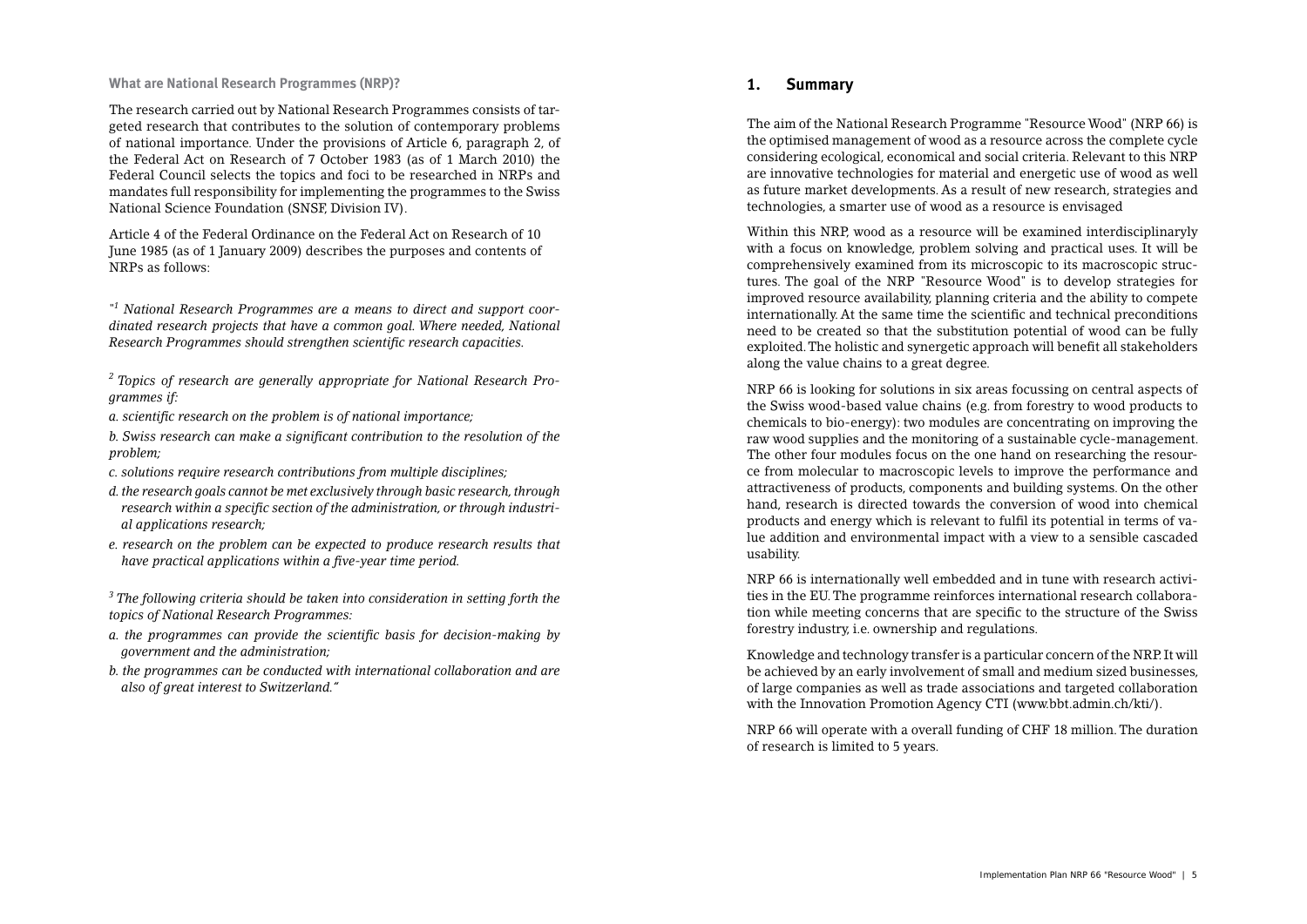# **2. Introduction**

Many economies – all OECD countries without exception – are faced with the problem of increasingly scarce resources. An indication of this problem are rising prices for energy (both fossil fuels and electricity) and for raw materials (e.g. metals such as steel, copper and aluminium). The reason for this lies in the immense growth of emerging markets such as China and India while demand in developed countries has remained consistently high. At the same time we are experiencing the end of a period during which resources have been easily extracted without large investments. An example of this is the current peak in oil production coming to an end as the so-called "easy oil" is running out. We are also starting to experience more serious ecological problems globally (e.g. climate change), regionally (e.g. water shortage) and locally (e.g. storms, floods and mudslides). The simultaneous development of scarcer resources and climate change threatens economic development as well as regional and global security. Scientists, businesspeople and politicians are all looking for answers. Three strategies have come to the forefront:

\_ Reducing consumption of current, primarily non-renewable, resources;

\_ Increasing the use of renewable resources;

\_ Increasing the effi ciency of production processes.

### **2.1 A holistic assessment of an attractive resource**

Wood is a renewable raw material created by nature with solar energy. The total timber stock in Swiss forests amounts to over 400 million  $m^3$ . The annual growth lies at about 10 million  $m<sup>3</sup>$  and therefore 8 million  $m<sup>3</sup>$  could be felled each year. However just over  $6.5$  million  $m<sup>3</sup>$  are actually used. This shortfall leads to unwelcome aging of trees. More intense management is therefore desirable. The Swiss forestry industries produce for the following sectors: 40 % wood fuel, 20 % construction industry, 30 % paper/cardboard and 10 % furniture/packaging/other (2008; FOEN, "Jahrbuch Wald und Holz 2010" (will be published by the end of 2010)).

Wood is a multifunctional material and has a high substitution potential for purposes in which oil and other non-renewable resources have been used so far. Wood has the potential to replace oil-based bulk chemicals (including the synthetic pharmaceutical agents that are produced from them) and plastics and to substitute a variety of other (building) materials without which the modern world would come to a literal standstill. Recent research in nanotechnology as well as in macro-technology is opening up new areas of application for wood.

Faced with the challenge described above, achievements in science and engineering are important but not sufficient. The findings and their application need to be made available to businesses (knowledge and technology transfer) and economic measures may need to be implemented along the value chains. This is a particular challenge for Switzerland since the forestry industry is far from being in an optimum position to face the challenges of the future: (i) many private and public forestry businesses are losing money because ownership is often fragmented. The structure of wood processing businesses is also very fragmented and is still run by small businesses; (ii) Swiss forests are not managed as intensely as possible which leads to aged and destabilised stocks; (iii) value addition in the forestry industry is underdeveloped, the balance of trade is imperfect; (iv) productivity and innovation incentives along the timber processing chain are low, particulary for broadleaf forests; (v) efficient product cascading and instruments for monitoring/control are missing; (vi) planning principles regarding future availability and quality are uncertain; (vii) conflicts of interest due to the many potential uses of wood itself as well as of forests can affect the availability and production efficiency of the resource in the medium term (wood as raw material for products, including chemical uses as well as energy uses; C-storage, nature conservation); (viii) climate determines the growth of wood and climate changes may affect amount and quality of wood. The challenge for industry is to react with technology to possible future changes in wood quality.

Research therefore needs to focus on developing strategies for improved resource availability, planning criteria and ability to compete internationally. At the same time the scienti fi c and technical preconditions need to be created so that the substitution potential of wood can be fully exploited. They are indispensable if a high value addition is to be achieved. Research needs to look at the complete life cycle of wood and create the basis for an efficient transformation of knowledge into value creation (science to business) by applying relevant push-pull strategies.

In view of these challenges, the Swiss Federal Council decided on 24 February 2010 to launch NRP 66 and the Swiss National Science Foundation (SNSF) was mandated with its implementation. During the research duration of five years, NRP 66 operates with overall funding of CHF 18 million. The National Research Council elected a Steering Committee to take over strategic management of the NRP. The Implementation Plan has been approved by the Head of the Federal Department of Home Affairs on 30 November 2010.

### **2.2 National and international research environment**

On a European level, the increasing importance of forestry resources led to the creation of the "Forest-based Sector Technology Platform" (FTP) in 2004. In 2006, the platform published the "Strategic Research Agenda" (SRA), its key document. European forest industry, research institutions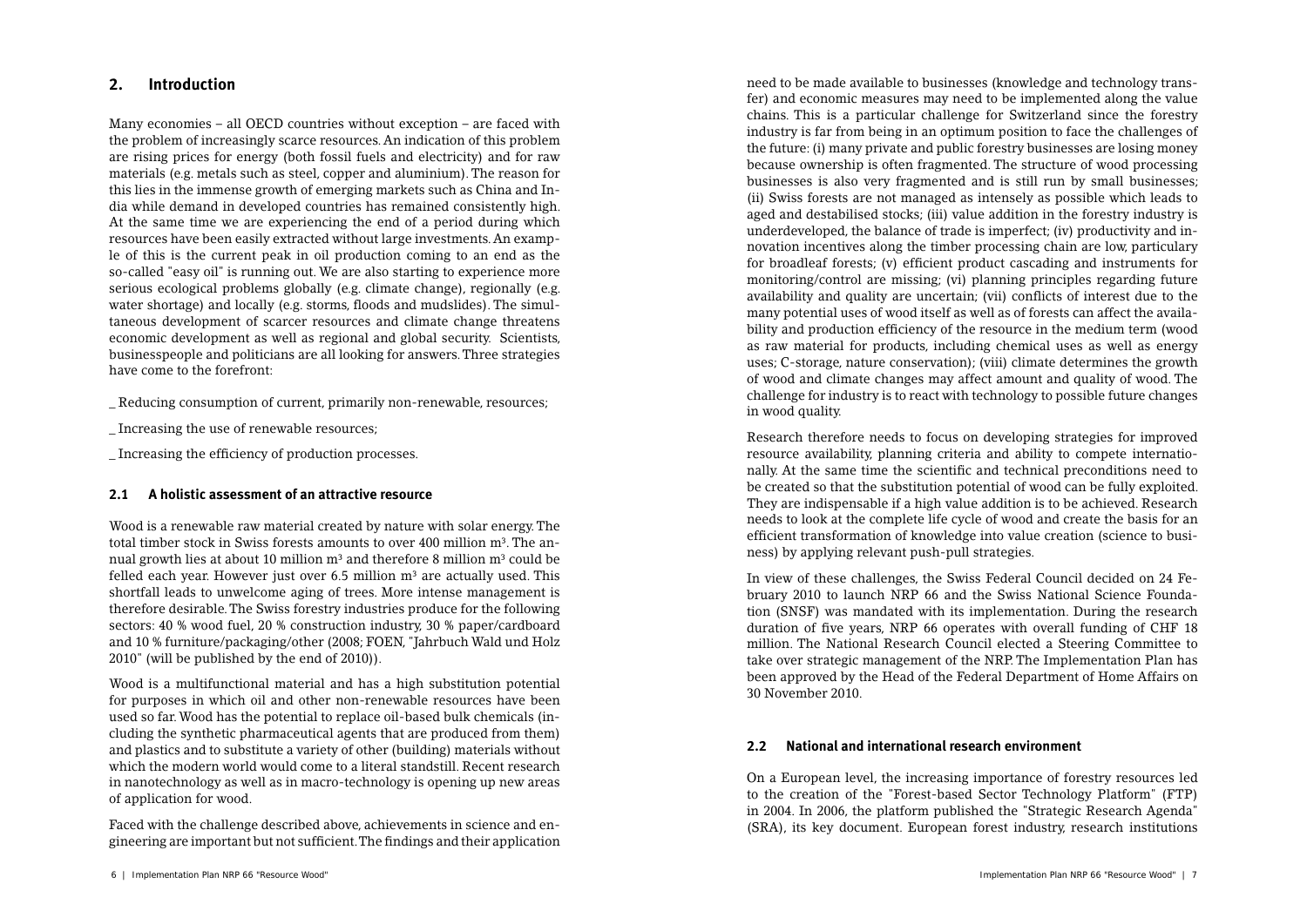and other stakeholders all contributed to its formulation. It emphasises research areas which will contribute to the successful positioning of the various national wood-based value chains in the international context till the year 2030. The SRA is meant to foster transnational cooperation of industry and research with a view to developing and submitting research proposals within the European framework programmes. In a second phase after the publication of the SRA, countries were encouraged to formulate agendas re fl ecting the interests of their respective national wood-based value chains in relation to the European model. In addition to European cooperation, national research funding will remain irreplaceable to deal with issues specific to countries and regions. By now, 13 countries have published their national research agenda.

Switzerland also applied the European research agenda to national needs. During 2006, the "Innovations-Roadmap 2020" was converted into the research project "Wood Fibre 2020 – strategies and technologies for optimised use of forest resources". This was later submitted as a suggestion for a new National Research Programme (NRP). The NRP "Resource Wood" is therefore internationally well embedded and in tune with research activities in the EU while meeting concerns that are specific to the structure of the Swiss forestry and wood industries i.e. ownership, regulations and main use. Many research institutes linked to the ETH domain as well as Swiss universities and schools for applied science are already engaged in EU programmes and other international collaborations. Switzerland is well represented in the COST Actions of the forest-based sector and in European framework programmes. These contacts ensure a strong link between national and European research programmes.

The Federal Office for the Environment (FOEN) in cooperation with the Swiss Federal Office of Energy (SFOE), the State Secretariat for Economic Affairs (SECO) and other relevant partners have formulated a "Wood Resource Policy". A "Wood Action Plan" has been established to facilitate the target-oriented implementation of the "Wood Resource Policy". Ecologically and economically sound use of wood is to be prioritised in the implementation of the policy. Six objectives have been defined:

- 1. The sustainable and utilisable wood production potential of the Swiss forest is exploited to the full by an efficient Swiss forestry sector.
- 2. Demand for material wood products in Switzerland grows. In particular, the proportion of wood in Switzerland's building stock increases.
- 3. The energetic use of forest fuel wood, slash and waste wood increases.
- 4. The resource wood is subject to multiple and cascaded use.
- 5. The capacity of the wood value-added chain for innovation increases.
- 6. Coordination with other relevant sectoral policies and actors is guaranteed.

The following seven measures are deems priority measures: (i) base data, (ii) providing information and raising awareness among forest owners, (iii) providing information and raising awareness among the population, (iv) hardwood use, (v) further development of energy-efficient and high-volume timber construction systems, (vi) raising awareness of institutional end users, (vii) design and organisation of framework conditions, coordination with partners. FOEN has earmarked CHF 16 million for the "Wood Action Plan" in its budget for the years 2009 to 2012. In addition, the "Fonds zur Förderung der Wald- und Holzforschung" of the FOEN supports projects intending to improve the competitiveness of the Swiss forest and timber industry.

# **3. Goals of the research programme**

The aim of NRP "Resource Wood" is the optimised management of wood as a resource across the complete life cycle considering ecological, economical and social criteria. Relevant to this NRP are innovative technologies for material and energetic use of wood as well as future market developments. As a result of new research, strategies and technologies, a smarter use of the resource wood is envisaged.

The NRP "Resource Wood" is therefore looking for solutions in six areas focussing on central aspects of the Swiss wood-based value chains (e.g. from forestry to wood products to chemicals to bio-energy): two modules are concentrating on improving raw wood supplies and on monitoring of a sustainable cycle-management. The other four modules focus on the one hand on researching the resource from molecular, submicroscopic (fibrils and fi bres) to macroscopic levels to improve the performance and appeal of components, structures and building systems. On the other hand, research is directed towards the conversion of wood into chemical products and energy which is relevant to fulfil its potential in terms of value addition and environmental impact with a view to a sensible cascaded usability. A more efficient use of the resource wood will contribute to a sustainable management and climate protection measures.

The aim of the programme is to harness the capacities and competence of interdisciplinary research groups in Switzerland in order to find solutions that are based on sound science and technology. This can only be achieved if the various institutions establish close interdisciplinary collaborations. The focus will be on novel and original ideas in terms of science as well as in terms of technology and commercial implementation. There will be no funding for projects which aim only at incremental improvement of the state-of-the-art. In principle, there will be two kinds of projects: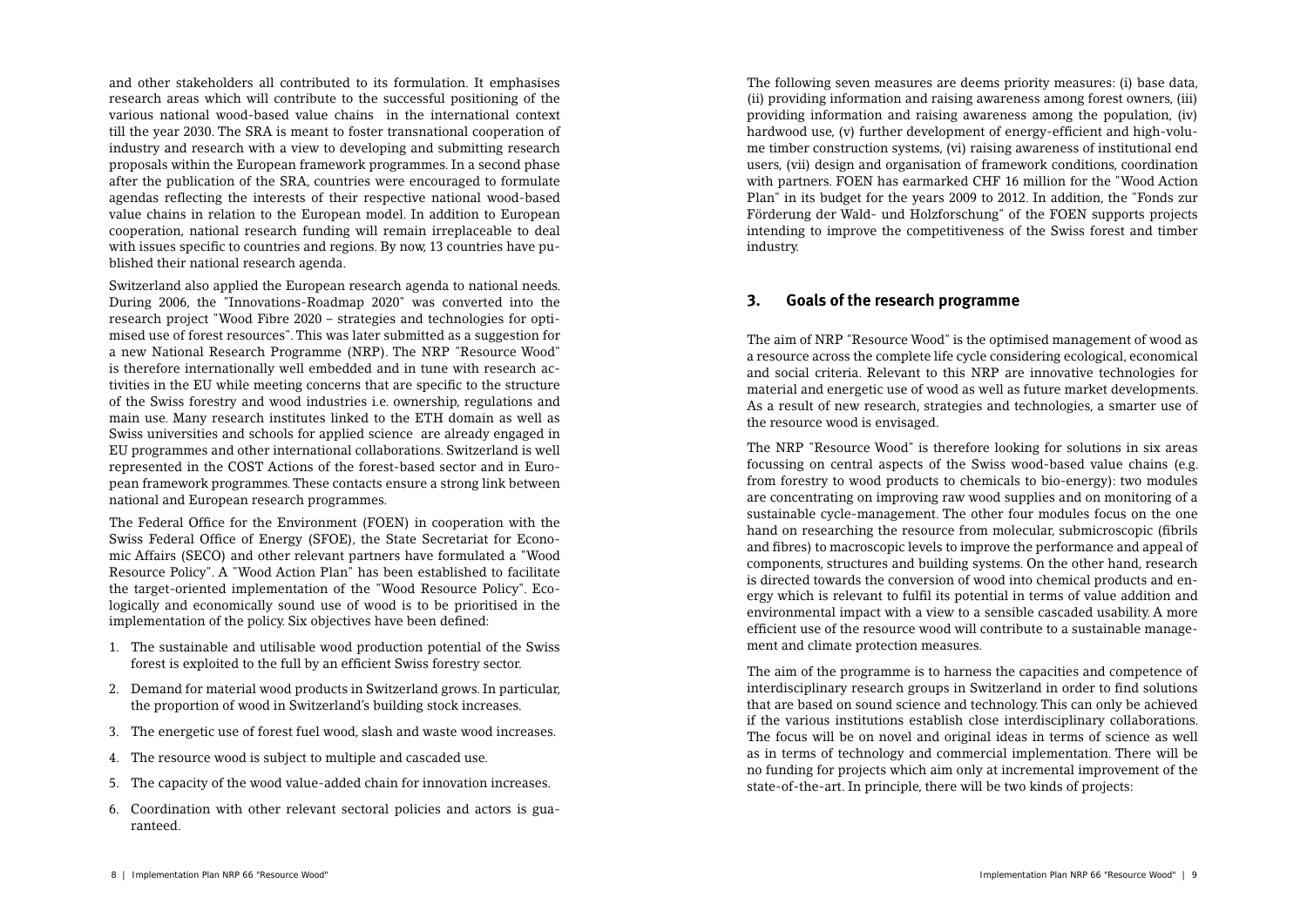a) projects with a formulated implementation scenario right from the start

b) exploratory "high-risk – high-reward" projects.

The newly acquired knowledge will be put effectively and efficiently into practice (knowledge and technology transfer). The transformation of knowledge into added value is a genuine aspect of the research programme. It will be achieved in close collaboration with small and medium sized companies in particular. Gaining scientific and technological knowledge is one aspect of the NRP. Another aspect are improvements in resource supply, planning and international competitiveness of the sector. Business partners and trade associations will work towards the knowledge transfer and the practical implementation of the findings in business and society so that the necessary structural adjustments can be completed in the near future.

Sustainable management of Swiss forests including issues of nature conservation and climate change is not topic of this research program, but there are overlapping concerns that have to be taken into account. As a basic information on future development and management of Swiss forests, results of the study "Holznutzungspotenziale im Schweizer Wald" (will be ready by the end of 2010) should be taken into account.

At the end of NRP 66 the following overall objectives should have been achieved:

- \_ A high number of relevant new technologies and products, systems and services and policies have been developed or are in the pipeline.
- \_ The fi nancial volume of projects to be continued beyond the conclusion of NRP 66 is at least at the level of the annual budget of NRP 66.
- \_ Based on the results of NRP 66 several start-up companies (service based or patent heavy) have been formed or are in the process of being formed.
- \_ Research in Switzerland along the value chains has reached above critical size, formed competency networks, is internationally recognised and appreciated.

### Therefore it is important:

- To be strict about the highest scientific quality and potential for innovative application as selection criteria.
- \_ To support only projects with a verifi ed application and implementation potential after the initial three years.
- \_ To get in touch with previously uninvolved research groups working in Switzerland and win them for the research challenges of the NRP 66.
- To integrate industrial partners early on: first to discuss the application potential, then to define the target specification and to identify potential show stoppers, last to serve as commercial partner for implementation.

\_ To enlist the support of steering committee members and experts at the CTI and at the FOEN to help researchers find appropriate commercial partners.

# **4. Main research topics**

Many different approaches and solutions can contribute to a smarter use of wood. This implies a clear delineation of the actual field of research which is achieved with the focus on six key areas. These areas were determined both by the fields of competence in Switzerland and the needs of science, business and society in Switzerland. The six key areas correspond to the six research modules. Four modules explore wood as a multifunctional resource from a molecular to a submicroscopic and finally macroscopic scale. In addition there will be two modules which focus on meeting economic requirements (including the availability and the provisioning of the resource) and on life-cycle management. As a result of the needed interdisciplinary research approach, it is to be expected that a number of projects will touch on the research challenges of more than one module. Figure 1 shows the six modules.



Figure 1: Modules of NRP 66

### **4.1 Economic aspects**

The information about location and types of available wood is the basis for all modules of NRP 66. At the same time, new ideas and innovative technologies for material and energetic use of wood will have an impact on future market developments. The economic requirements are therefore closely linked to all projects within NRP 66 and a close interdisciplinary collaboration between projects in module 1 and the rest of the programme is crucial.

A holistic approach needs to inform all research into optimised uses of wood which respect demands for sustainability across the whole life cycle.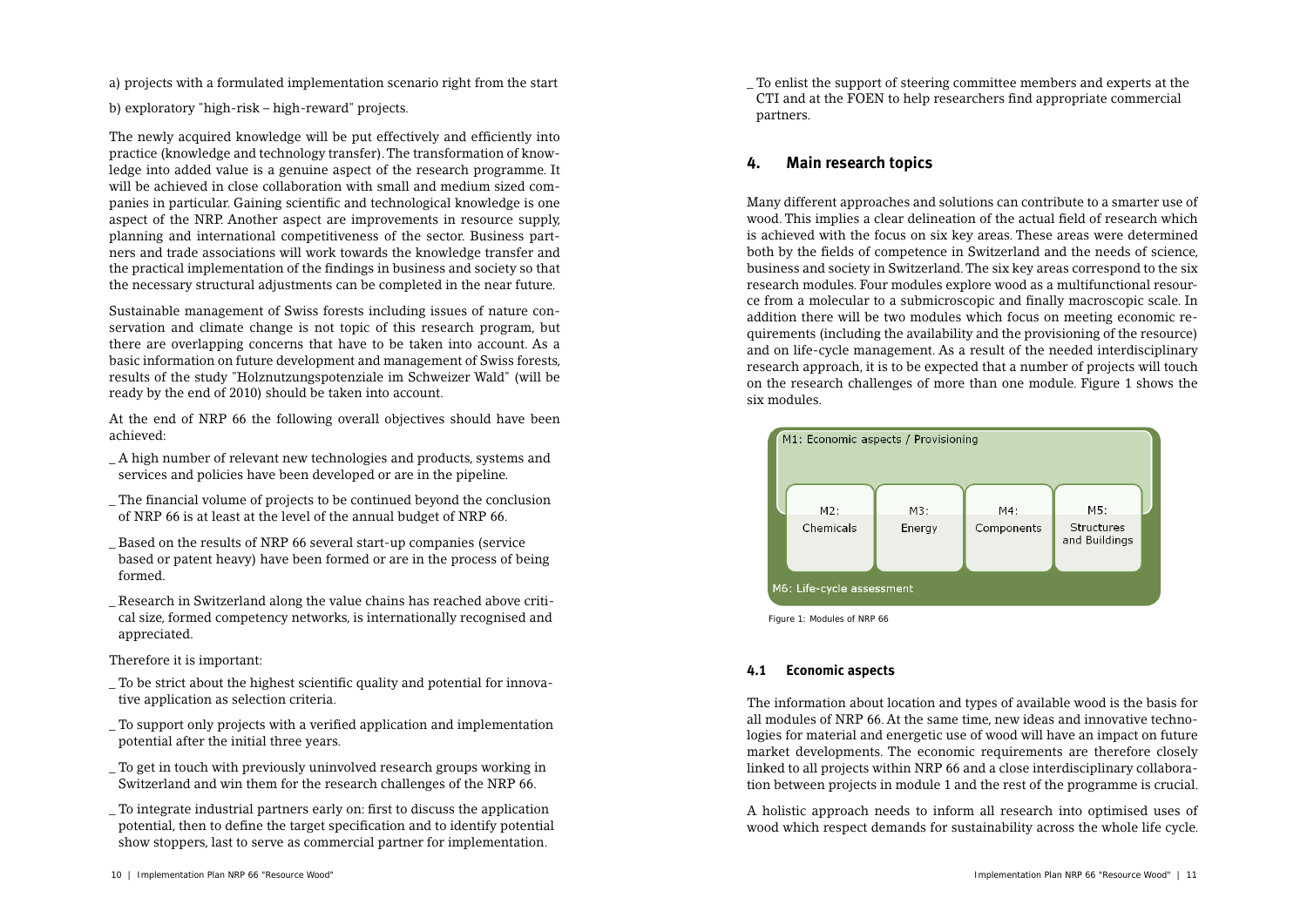While current projects at the FOEN focus on sustainable management of Swiss forests, module 1 of NRP 66 is interested in projects and products which will influence economics and procurement policy.

### **Module 1: Raw wood – supply, policies and processes of provisioning**

Research projects of module 1 should contribute to improving the availability of raw wood of the right kind and quality as well as developing and implementing alternative mechanisms to do business which in turn will improve the efficiency and acceptance of round wood allocation. New approaches based on resource-economy need to be investigated to improve general conditions and the management of raw wood provisioning. New approaches are also needed to handle the heterogeneity and variability of wood provisioning. Possible changes of quality due to climate change have to be taken into account. A central concern is the improved availability of the primary resource especially from small forestry holdings. Standardised and automated business processes should bring down transaction costs considerably. Procurement logistics need to be improved by employing "Operations Research" methods as well as sensor and information technologies. Processes of cooperation between market partners should be analysed to plan and control procurement processes. Another research aspect is the potential of electronic markets and new kinds of procurement rights that can be traded on the level of raw wood trade. Overall it is expected that these results will also contribute to shape new policies, systems and related measures that will signi fi cantly improve the boundary conditions and with that the competitiveness of the wood-based industries.

### **4.2 Wood as a key component of modern materials and as fuel**

All projects of module 2 to 5 must take into consideration aspects of availability of raw materials as well as of sustainability with regard to the final products and the technologies and processes involved. Relevant hot spots need to be clearly identified in each project.

### **Module 2: Wood as a raw material for useful chemical substances**

This module focuses on the conversion of wood by-products, leftover, used and in special cases virgin wood into high value products used by chemical and pharmaceutical industries as well as industries producing plastics and other composites. It will create know-how, instruments and technologies for fractionation and conversion to chemical products as well as new uses of wood-based raw materials like fibres and lignin-derivatives. This may include new methods for the disintegration of wood to cellulose, hemicellulose and lignin as well as new methods for catalytic degradation of lignin to phenol monomers. Work will be done to optimise the production of cellulose

nano fi brils and other wood-based nanoparticles with both mechanicalchemical as well as biotechnological procedures. Due to their mechanical and chemical properties, nanofibrils are an ideal reinforcement element for nanocomposites. Research will also be done on chemical and biochemical methods for the improved and controlled disintegration of wood polyose which will need to be tested and developed. New methods for oxidation of lignin and optimised extraction processes for tannins and their further processing will also be explored.

#### **Module 3: Wood as a source of energy**

Sophisticated technologies, processes and systems are being identified and developed which allow the transformation of low quality, leftover and recycled wood into heat, electricity and, if feasible, fuel. This has to be achieved with the lowest possible emission of gases and ash particles and a high substitution effect with regard to fossil fuels. Other aspects to be considered are: primary and secondary measures to reduce emissions; the development of new concepts that permit a higher degree of process efficiency in electricity production; overcoming of technical barriers for new technologies (gasification, gas purification, process regulation); processing of fuel; energy recovery and optimisation of processes; system integration to achieve higher efficiency for the whole chain including the combined use of energy forms (heat, electricity, cold, fuel); evaluation of fuel potential with regard to existing or future technologies for energetic use and locations for large plants; assessment of the whole chain of processes in terms of energy and greenhouse emissions; identifying the supply chain with the highest energetic quality. The submission of system-oriented "high-tech" projects integrating as many of the mentioned aspects as possible are highly encouraged by the Steering Committee.

#### **Module 4: Wood as a material for components**

The aim of this module lies in the development of a new generation of wood components with outstanding material properties (engineered wood products) and attractive manufacturing technologies and processes. This includes new and innovative composite materials as well as new ways of combining wood with other materials like glass and aluminium. New surface, gluing, bonding, protection and modification processes are developed for this new generation of wood components which introduce innovative and functional properties that add value (e.g. no moisture expansion, UVstable, incombustible, low maintenance, self-cleaning, antistatic). It is important that these components are compatible with product cascading. The optimum usage of wood-based components demands exact knowledge of the raw materials involved. With a view to their future uses, the various types of wood are therefore being classified and analysed by applying new production processes.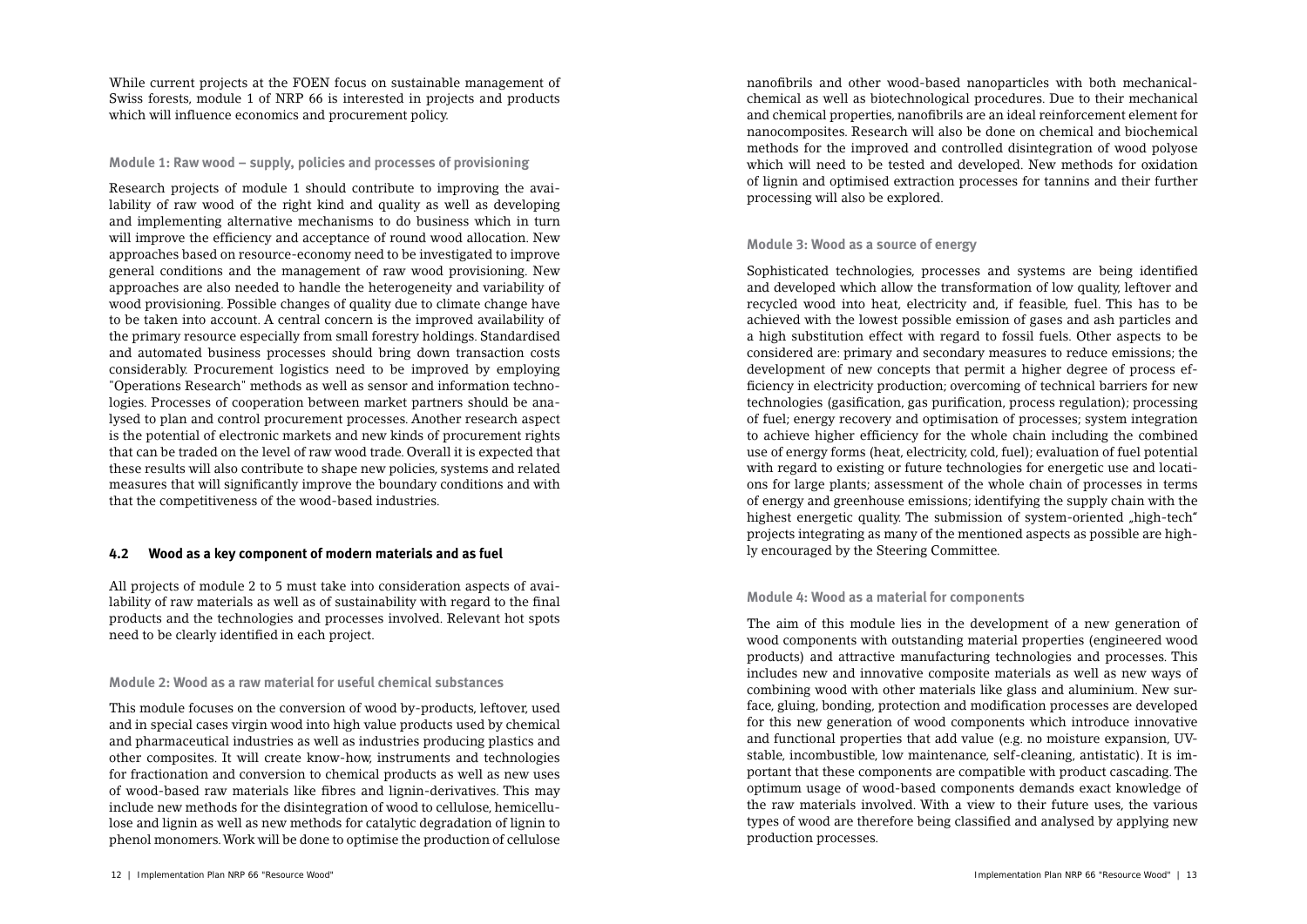**Module 5: Wood-based structures and buildings**

The use of wood in energy efficient building systems, a wide range of supporting structures, infrastructure and furniture is the most important use in terms of amount and value. It needs to be developed and become more competitive through industrial production and construction methods, alternative connecting techniques as well as risk management based on securing quality and reliability. Using wood as a construction material has environmental advantages which need to be assessed together with technical solutions regarding production technique and technical performance. Apart from optimised building materials, new construction forms and processes adapted to the new materials should be investigated. New systems are expected for multi-storey buildings, sport arenas, industrial buildings, bridges etc. Furthermore, the use of wood may not only play an important role in the construction of new building systems, but also during "green" renovation of existing buildings.

# **4.3 Life-cycle optimisation**

The module on life-cycle assessment is a cross-sectorial module and the results achieved may be important to projects in all modules. It has to provide the foundation and the tools to deal with the "hot spots" identified in the other modules. In this module there will be therefore two main areas of research:

- \_ material fl ow models for future stocks and fl ows of wood in Switzerland;
- \_ assessment of technologies, development of tools for decision support.

**Module 6: Life-cycle assessment of wood-based material flows** 

In close collaboration with other modules, the module develops the necessary decision-supporting instruments for a sustainable management of wood resources in Switzerland. Dynamic analysis of material flow patterns delivers information about the supply of primary and (importantly) secondary resources which have not been used efficiently so far. Based on this it will be possible to quantify more accurately the net C-storage of wood as material, bulk chemical and fuel while taking into account the substituted resources. Prospective life-cycle assessments estimate the effects of up-scaled technologies from other modules and, based on socio-economic methods, develop instruments for the holistic control and arrangement of resource uses and exploitations which are usable beyond the term of this research programme.

# **5.** Practical significance and target audience

The NRP "Resource Wood" is based on the results of the "Innovations-Roadmap 2020" which was an initiative inviting all stakeholders of the national forest-based industries, trade associations, government departments and research institutes to determine the most relevant areas of research for the wood-based product chains. The aims of the programme contribute signi fi cantly to the "2000-Watt-Society" and the "1 Ton CO2-Society". The programme also supports research targets of the initiative "Wood Resource Policy", compiled by the Federal Office for the Environment (FOEN) with the help of the Swiss Federal Office of Energy (SFOE), the State Secretariat for Economic Affairs (SECO), the cantons and various trade associations and environmental organisations. Not included in NRP 66 is forest management, as this is covered by existing programmes of the FOEN. In all modules, the NRP "Resource Wood" raises new questions that were not asked explicitly before in the context of the national use of wood (e.g. chemical use, module 2).

Knowledge and technology transfer is a particular concern of the NRP. It will be achieved by an early involvement of small and medium sized businesses, of large companies as well as trade associations and targeted collaboration with the Innovation Promotion Agency CTI. This ensures that viewpoints of the industry are considered in the relevant aspects of a research project and that R&D results can be implemented in the practical sphere in an appropriately staggered way (push-pull approach)

At the same time, the NRP underpins teaching at universities and schools of applied science with a view to the forest-based value chains and their potential in the areas of construction material, source of fibre, chemical raw material and fuel. The NRP therefore creates a strong scienti fi c basis in hard sciences, environmental sciences, engineering and economics geared at wood-based ecological business.

# **6.** Programme flow

NRP 66 will be carried out as a cooperation programme between the Swiss National Science Foundation and the Innovation Promotion Agency CTI.

During the two stages of NRP 66, the research projects will be funded by the SNSF. The first stage, lasting three years, will offer the possibility of "high-risk-high-reward projects". At the second stage, to last no longer than two years, SNSF will fund only projects with a high potential for practical application (including the systems, services and tools developed within modules 1 and 6) or a good chance to become an industrial collaboration project funded by CTI.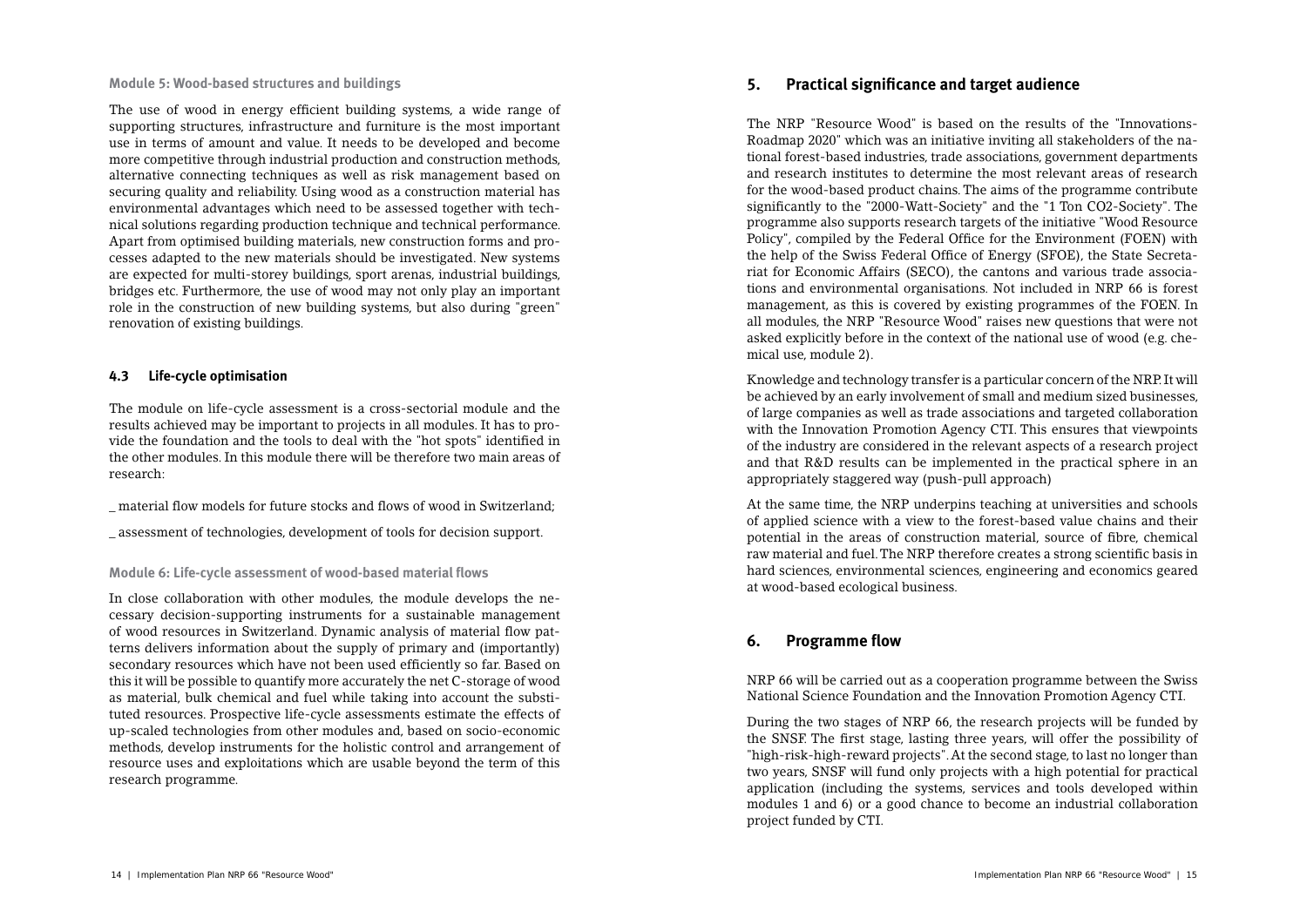After the conclusion of NRP 66, the application-oriented projects with a high implementation potential will have to be funded by CTI and industrial partners. The transfer of a NRP 66 project to an industrial collaboration project funded by CTI can take place at any stage of NRP 66, provided that the time is right for the project in question.

# **7. Submission procedure and project selection**

The Implementation Plan as well as forms, rules of procedure and instructions for the submission on the *mySNF* portal can be found on the following website: www.snf.ch.

In order to organise the programme effectively and to define appropriate priorities, a two-stage submission procedure has been set up: pre-proposals are to be submitted first, followed by full proposals. Both the pre- and the full proposals must be written in English for screening and evaluation by a group of recognised international experts.

Pre- and full proposals have to be submitted online on the *mySNF* portal. For the use of *mySNF* prior user-registration on the homepage of https://www.mysnf.ch is required. Previously opened user-accounts are still valid and provide unlimited access to all the funding instruments of the SNSF. To submit proposals in time, a new user account has to be opened two weeks before the submission date at the latest. The submission of the documents by postal delivery is only accepted in exceptional cases after consultation with the programme coordinator.

The proposed research projects are required to follow SNSF guidelines and must be limited to a period of no more than 36 months.

Collaboration with research groups in other countries is highly appreciated, provided the planned cooperation brings signi fi cant added value or substantially enriches Swiss research in respect to content or methodology. Decisions on possible (co-) fi nancing with research projects abroad will be made on a case-by-case basis. In the framework of NRP 66, the Austrian Science Fund (FWF) agreed to participate in the lead agency process as de fi ned by the DACH-agreement, provided that the Austrian part of the project quali fi es as basic research. The German Research Foundation decided that the lead agency principle will not apply to NRP 66 and its projects.

### **7.1 Pre-proposals**

Interested researchers will first submit a pre-proposal. Deadline for the submission is 1 March 2011. The pre-proposal should give information on the following issues:

Data to be entered directly on the *mySNF* portal:

- \_ Basic data and abstract,
- \_ National and international co-operation,
- \_ Budget: Estimate of fi nancial support required for salaries and running costs.

Documents to be uploaded in a PDF format:

- \_ Research Plan
- Research topic and objective of the project,
- State of research,
- Approaches and methods,
- Timeframe and milestones,
- Expected use and possible application of results; specific risks to be considered,
- List of five publications considered relevant as stepping stones for the research envisaged,
- List of your and your team's fi ve most important publications and/or patents.

The Research Plan must be submitted using the template document provided on the *mySNF* portal. The project description must be in English and should not exceed six A4 pages.

\_ Short Curriculum Vitae of a maximum of two A4 pages of all applicants.

All the proposals should point out possible scenarios for a successful industrial exploitation and assess the chances of success of the project within the given framework. The Steering Committee will obviously put less emphasis on these issues in the evaluation of "high risk – high reward"-projects (cf. chapter 3).

Furthermore the applicants should outline which kind of cooperation with industrial companies is envisaged during the different phases of the project (e.g. partner for the validation of market opportunities, partner to define target specifications, partner for commercial implementations).

The Steering Committee evaluates the submitted pre-proposals and makes a final decision based on the review criteria outlined below.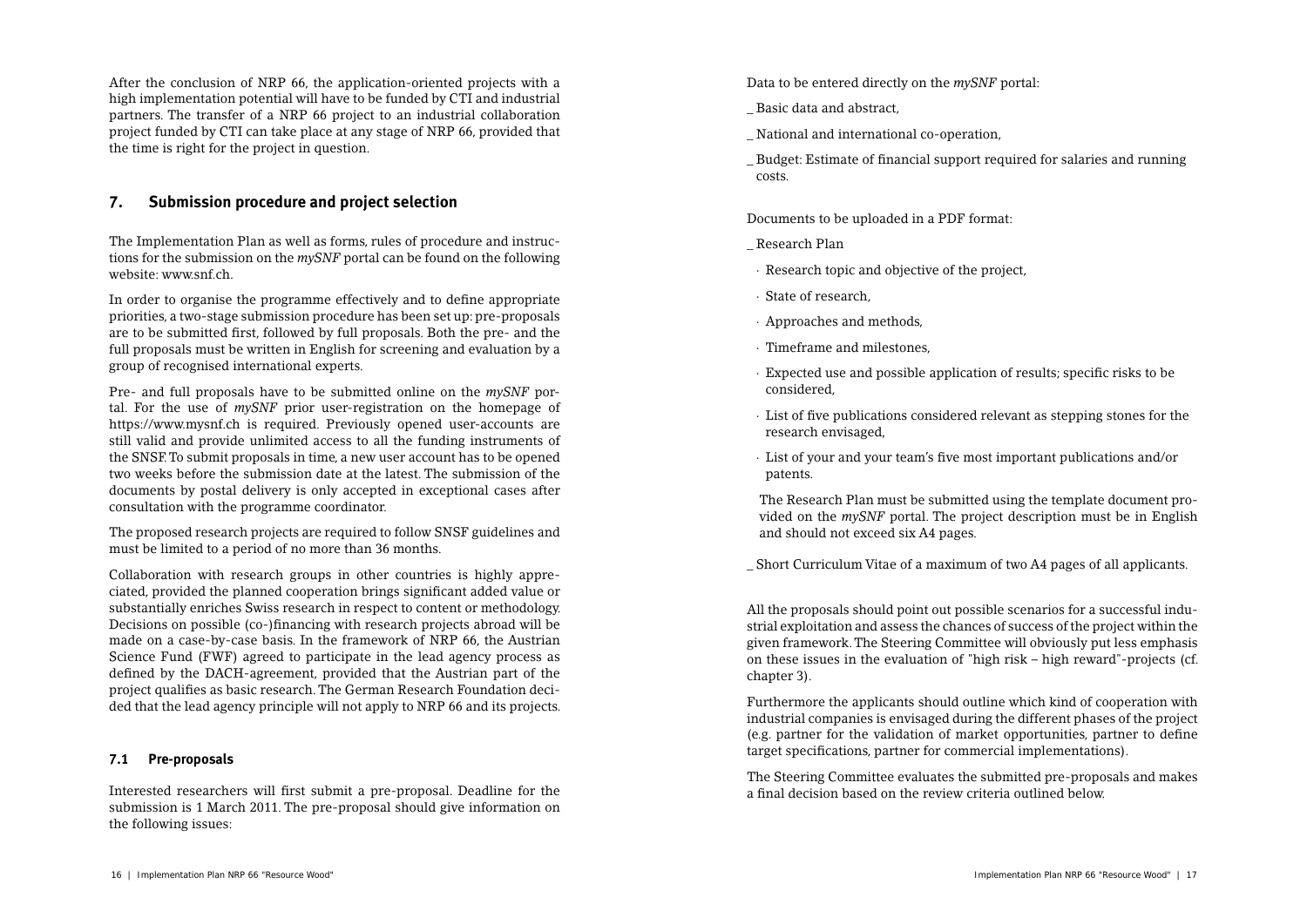# **7.2 Full proposals**

In the second stage of the submission procedure, the Steering Committee will invite the authors of the selected pre-proposals to submit detailed full proposals online on the *mySNF* portal (see above) corresponding to standard SNSF rules and guidelines.

All full proposals will be subject to international peer review and the principal investigators will be invited to present their projects to the Steering Committee. This procedure allows the Steering Committee to query specific points and ask detailed questions. Following the presentations, the Steering Committee will convene to select the projects to be recommended for approval or rejection by the National Research Council (Division IV; Presiding Board).

### **7.3 Selection criteria**

Pre- and full proposals will be reviewed on the basis of the following criteria:

**Scientific quality and originality**: Pre- and full proposals should fulfil international state-of-the-art criteria with respect to scientific quality and originality as well as methodological standards. Furthermore, they have to contain innovative components and to be clearly different from running projects.

\_ **Feasibility and compliance with the goals of the NRP 66**: Proposals should reflect the programme's scientific objectives and comply with its overall framework.

\_ **Interdisciplinarity**: Interdisciplinary projects are strongly encouraged by NRP 66. The proposals must make it clear how they plan to assure meaningful interdisciplinary cooperation between research institutions and involvement of industry partners along the complete value chain.

\_ **Application and implementation**: Potential for practical application and implementation of results are key elements of National Research Programmes. Projects of high practical relevance are therefore given high priority. Projects classified as exploratory "high-risk-high-reward" project may not need to show an imminent application potential for the first phase of NRP 66.

\_ **Personnel and infrastructure**: Projects have to be carried out in a setting that provides adequate infrastructure and personnel.

The Administrative Office of Division IV checks fulfilment of formal criteria before the proposal is passed on for content review (cf. grant regulation of SNSF). Applications that do not satisfy these formal criteria will not be processed further.

# **7.4 Schedule and budget**

The following schedule has been set for NRP 66:

| Call for pre-proposals              | 8 December 2010 |
|-------------------------------------|-----------------|
| Submission for pre-proposals        | 1 March 2011    |
| Invitation to submit full proposals | End of May 2011 |
| Submission of full proposals        | 31 August 2011  |
| Final decision on full proposals    | December 2011   |
| Start of research                   | 1 January 2012  |

NRP 66 will operate with a total funding of CHF 18 million. The provisional allocation of this funding to different types of activities is as follows.

| Modul 1 Provisioning              | CHF 1.7 million |
|-----------------------------------|-----------------|
| Modul 2 Chemicals                 | CHF 3.5 million |
| Modul 3 Energy                    | CHF 2.5 million |
| Modul 4 Components                | CHF 3.5 million |
| Modul 5 Structures and buildings  | CHF 2.5 million |
| Modul 6 Life-cycle assessment     | CHF 1.6 million |
| Implementation and administration | CHF 2.7 million |

### **7.5 Contact information**

For questions concerning the submission and evaluation procedure or NRP 66 in general, please contact the programme coordinator Barbara Flückiger Schwarzenbach at nfp66@snf.ch or 031 308 23 40.

Contact person in financial matters is the division IV head of finances Marcel Schneider, mschneider@snf.ch or 031 308 21 05.